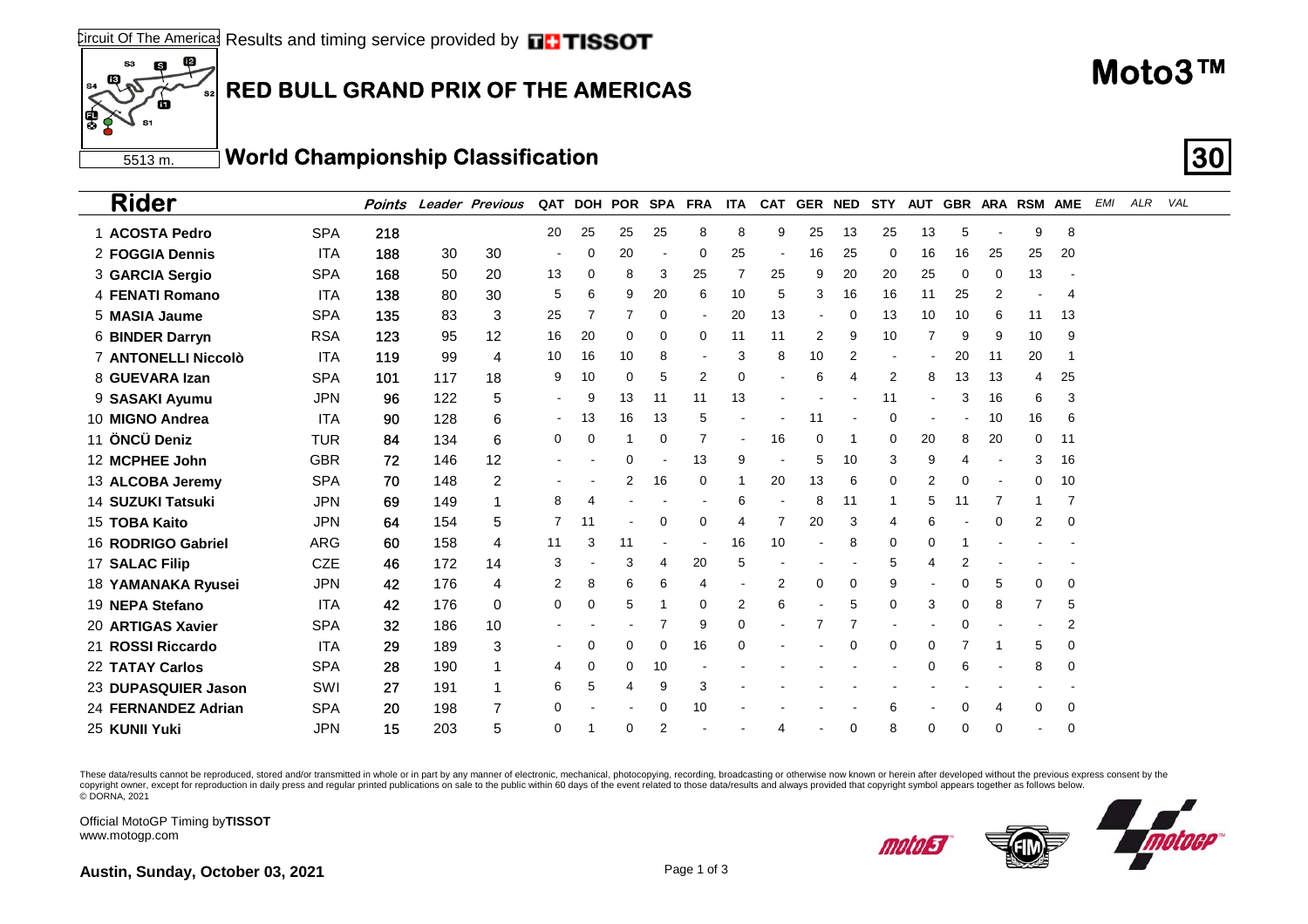## **RED BULL GRAND PRIX OF THE AMERICAS**

5513 m.**World Championship Classification 30**

| <b>Rider</b>                        | Points |     | Leader Previous        | QAT | DOH POR        |          | SPA        | FRA        | ITA  |            | CAT GER NED    |          | STY        | AUT |            |          | GBR ARA RSM AME     |            | EMI | ALR     | VAL |  |
|-------------------------------------|--------|-----|------------------------|-----|----------------|----------|------------|------------|------|------------|----------------|----------|------------|-----|------------|----------|---------------------|------------|-----|---------|-----|--|
| <b>AUT</b><br>26 KOFLER Maximilian  | 10     | 208 | 5                      |     | $\overline{2}$ | $\Omega$ | 0          | 0          |      |            |                |          |            | 0   | 0          | $\Omega$ | 0                   | 0          |     |         |     |  |
| <b>ITA</b><br>27 BARTOLINI Elia     | 7      | 211 | 3                      |     |                |          |            |            | 0    | 3          |                |          |            | 0   |            |          |                     |            |     |         |     |  |
| 28 AZMAN Syarifuddin<br>MAL         | 3      | 215 | 4                      |     |                |          |            |            |      |            |                |          |            |     |            |          |                     | $\sim$     |     |         |     |  |
| <b>INA</b><br>29 IZDIHAR Andi Farid | 3      | 215 | 0                      | 0   | 0              | $\Omega$ | 0          |            | 0    | $\Omega$   |                | $\Omega$ |            |     |            | $\Omega$ | 0                   | - 0        |     |         |     |  |
| <b>SPA</b><br>30 HOLGADO Daniel     | 1      | 217 | 2                      |     |                |          |            |            |      |            |                |          |            |     |            |          |                     |            |     |         |     |  |
| <b>FRA</b><br>31 FELLON Lorenzo     | 0      | 218 |                        | 0   | $\Omega$       |          | $\Omega$   | 0          | 0    |            |                |          |            | 0   | 0          |          | 0                   | - 0        |     |         |     |  |
| 32 KELSO Joel<br><b>AUS</b>         | 0      | 218 | 0                      |     |                |          |            |            |      |            |                |          |            |     |            |          |                     |            |     |         |     |  |
| <b>JPN</b><br>33 MATSUYAMA Takuma   | 0      | 218 | 0                      |     |                |          |            |            | 0    | 0          |                |          |            |     |            |          |                     |            |     |         |     |  |
| <b>ITA</b><br>34 BERTELLE Matteo    | 0      | 218 | 0                      |     |                |          |            |            |      |            |                |          |            |     |            |          | 0                   |            |     |         |     |  |
| 35 SURRA Alberto<br><b>ITA</b>      | 0      | 218 | 0                      |     |                |          |            |            |      |            |                |          |            |     | $\Omega$   | $\Omega$ | 0                   | 0          |     |         |     |  |
| <b>SPA</b><br>36 SALVADOR David     | 0      | 218 | 0                      |     |                |          |            |            |      |            |                |          |            | 0   |            |          |                     |            |     |         |     |  |
| <b>Constructor</b>                  | Points |     | <b>Leader Previous</b> | QAT | DOH POR        |          | <b>SPA</b> | <b>FRA</b> | ITA. | <b>CAT</b> | <b>GER NED</b> |          | <b>STY</b> | AUT | <b>GBR</b> |          | ARA RSM             | <b>AME</b> | EMI | ALR VAL |     |  |
| 1 KTM                               | 308    |     |                        | 25  | 25             | 25       | 25         | 16         | 20   | 16         | 25             | 13       | 25         | 20  | 20         | 20       | 20                  | 13         |     |         |     |  |
| 2 HONDA                             | 290    | 18  | 18                     | 16  | 20             | 20       | 16         | 20         | 25   | 20         | 16             | 25       | 10         | 16  | 16         | 25       | 25                  | 20         |     |         |     |  |
| 3 GASGAS                            | 231    | 77  | 59                     | 13  | 10             | 8        | 5          | 25         | 7    | 25         | 9              | 20       | 20         | 25  | 13         | 13       | 13                  | 25         |     |         |     |  |
| 4 HUSQVARNA                         | 144    | 164 | 87                     | 5   | 6              | 9        | 20         | 10         | 10   | 5          | 3              | 16       | 16         | 11  | 25         |          |                     | 4          |     |         |     |  |
| Геаm                                | Points |     | <b>Leader Previous</b> | QAT | DOH POR        |          |            | SPA FRA    | ITA  |            | CAT GER NED    |          | <b>STY</b> |     |            |          | AUT GBR ARA RSM AME |            | EMI | ALR     | VAL |  |
| 1 RED BULL KTM AJO                  | 353    |     |                        | 45  | 32             | 32       | 25         | 8          | 28   | 22         | 25             | 13       | 38         | 23  | 15         | 6        | 20                  | 21         |     |         |     |  |

These data/results cannot be reproduced, stored and/or transmitted in whole or in part by any manner of electronic, mechanical, photocopying, recording, broadcasting or otherwise now known or herein after developed without copyright owner, except for reproduction in daily press and regular printed publications on sale to the public within 60 days of the event related to those data/results and always provided that copyright symbol appears tog © DORNA, 2021

**G 220** 133 49 20 7 9 25 23 32 - 16 16 25 22

Official MotoGP Timing by **TISSOT**www.motogp.com

3 **LEOPARD RACING**

5 **RED BULL KTM TECH 3**



**Austin, Sunday, October 03, 2021** Page 2 of 3

2 **GAVIOTA GASGAS ASPAR TEAM**

4 **PETRONAS SPRINTA RACING**

 $\overline{12}$ 

ß

S3

269 84 84 22 10 8 8 27 7 25 15 24 22 33 13 13 17 25

198 155 22 16 20 - - 13 20 11 7 19 13 16 13 12 13 25

180 173 18 - 9 14 11 18 13 16 - 1 11 20 11 36 6 14



**Moto3™**